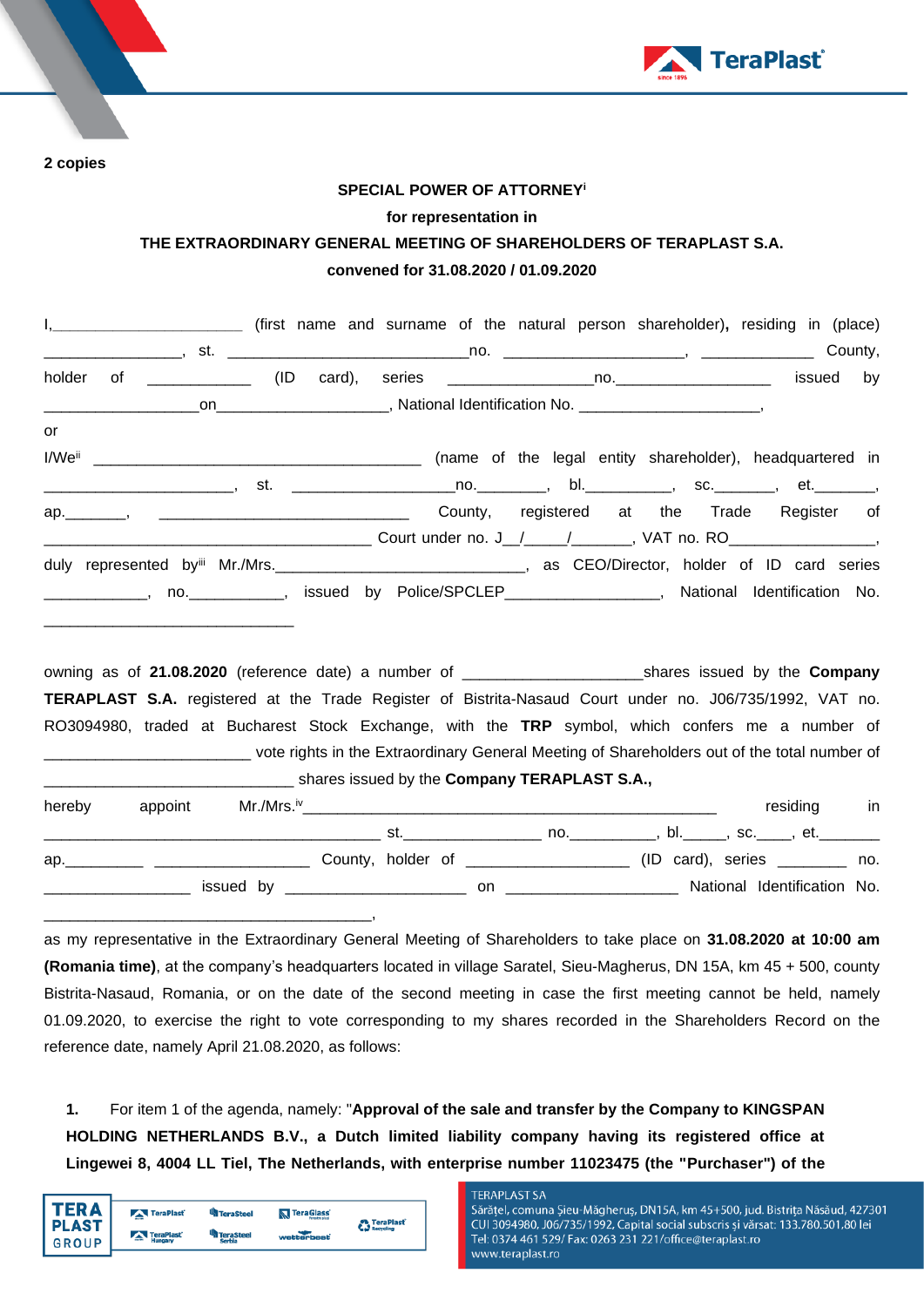

**shares held by the Company, directly or indirectly, in some of its subsidiaries (the "Transaction"), as follows:**

- **a. 95,505,327 shares ("Terasteel Shares") directly held by the Company in Terasteel S.A., a joint stock company, validly existing under the laws of Romania, with its corporate seat in Bistrita-Nasaud county, Saratel village, Sieu-Magherus commune, DN 15A, KM 45+500, registered with the Bistrita-Nasaud Trade Register under registration number J6/1009/1994, CUI 6694483 ("Terasteel"). The share capital of Terasteel amounts to RON 9,736,225,3, denominated in 97,362,253 shares with a par value of RON 0.1 and is held by the Company in proportion of 98.092% and by five individuals in proportion of 1.908% (the individuals holding an aggregate number of 1,856,926 shares in the share capital of Terasteel ("Additional Terasteel Shares")). Before closing, the Company intends to acquire the Additional Terrasteel Shares, in which case such Additional Terrasteel Shares will be also sold and transferred to the Purchaser at closing.**
- **b. 19,800 shares ("Wetterbest Shares") directly held by the Company in Wetterbest S.A., a joint stock company, validly existing under the laws of Romania, with its corporate seat in Prahova county, Baicoi, 76B Infratirii St., registered with the Prahova Trade Register under registration number J29/843/1999, CUI 12347950 ("Wetterbest"). The share capital of Wetterbest amounts to RON 2,000,000, denominated in 20,000 shares with a par value of RON 100 and is held by the Company in proportion of 99% and by Terasteel in proportion of 1% (the latter holding an aggregate number of 200 shares in the share capital of Wetterbest);**
- **c. all shares ("Terasteel Serbia Shares") directly held by the Company in Terasteel d.o.o. Leskovac, a limited liability company, validly existing under the laws of Serbia, with its corporate seat in Sime Pogarčevića 5, Leskovac 16000, Serbia, registered with the Serbian Trade Register under registration number 21259748 ("Terasteel Serbia"). The share capital of Terasteel Serbia amounts to RSD 1,239,315.00 of the paid-in and RSD 201,828,875.60 of the contributed in-kind share capital;**
- **d. all shares indirectly held by the Company in Terasteel Slovakia SRO. Terasteel is the sole shareholder in Terasteel Slovakia SRO, a limited liability company existing under the laws of the Slovak Republic having its registered seat at Aupark Tower, Einsteinova 24, 851 01 Bratislava, Slovak republic, registered with the Commercial register of the District Court Bratislava I with identification number 52206050, Section: Sro, File no. 135023/B, tax identification number 2120932759 ("Terasteel Slovakia"). The share capital of Terasteel Slovakia amounts to EUR 10,000 and is fully owned by Terasteel;**
- **e. all shares indirectly held by the Company in Cortina WTB S.R.L.. Wetterbest is the sole shareholder in Cortina WTB S.R.L., a limited liability company, validly existing under the laws of Romania, with its corporate seat in Dolj county, Podari village, Podari commune, 187**

| <b>TERA</b>  | TeraPlast | <b>TeraSteel</b>   | TeraGlass         | <b>A</b> TeraPlast |
|--------------|-----------|--------------------|-------------------|--------------------|
| <b>PLAST</b> | TeraPlast | eraSteel<br>Serbia | <b>watterbast</b> | <b>Recycling</b>   |
| <b>GROUP</b> |           |                    |                   |                    |

#### **TERAPLAST SA**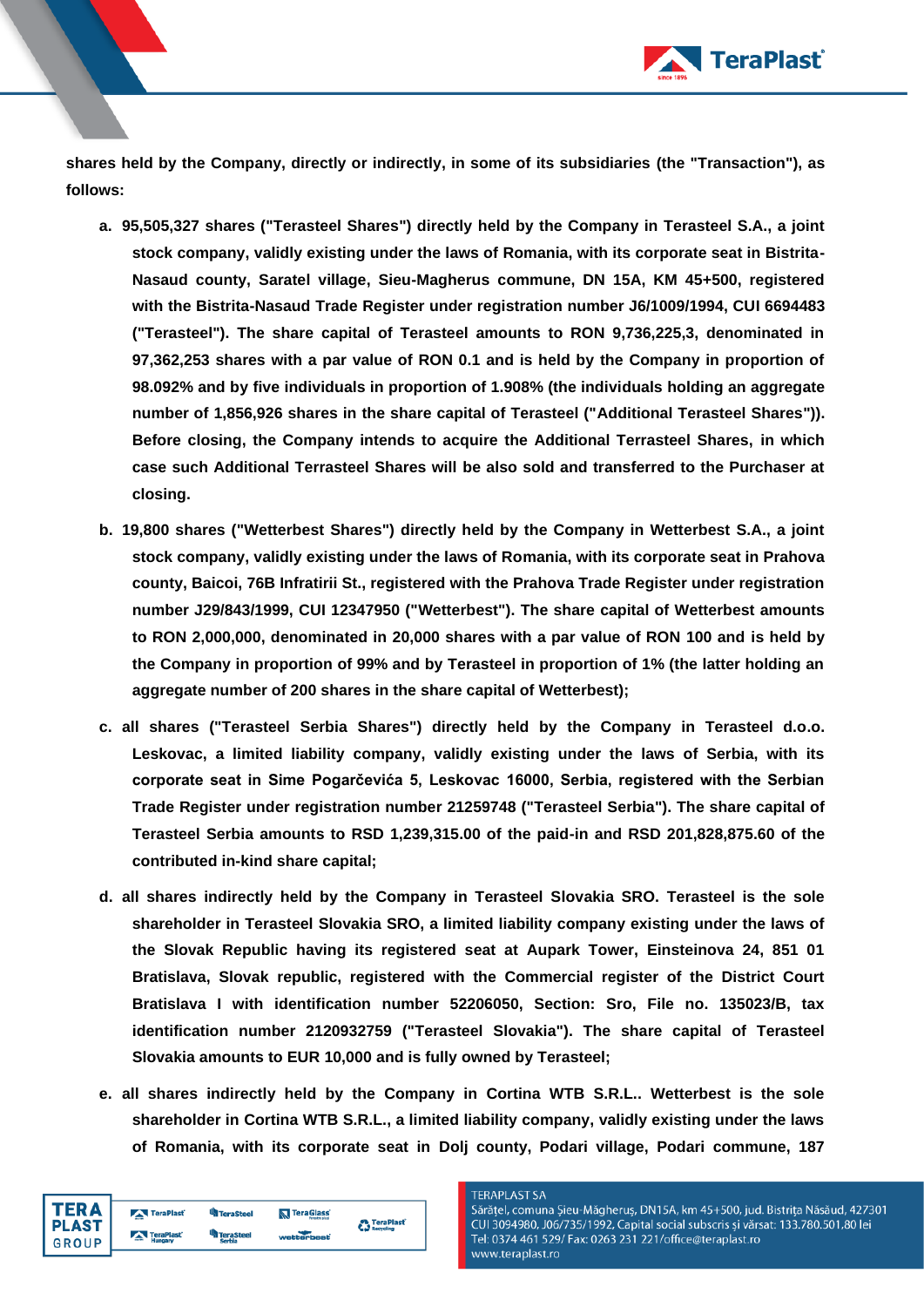

**Dunarii St., registered with the Dolj Trade Register under registration number J16/1660/2013, CUI 32390939 ("Cortina"). The share capital of Cortina amounts to RON 10,000 (ten thousand) and is denominated in 100 (one hundred) shares with a par value of RON 100 (one hundred) constituting a participation of 100% in the share capital of Cortina.**

**Thus, the Company will sell and transfer to the Purchaser, each of the Terasteel Shares (including any Additional Terasteel Shares), Wetterbest Shares, Terasteel Serbia Shares held directly by the Company in the share capital of the Terasteel, Wetterbest and Terasteel Serbia, and those held indirectly in the share capital of Terasteel Slovakia and, respectively, Cortina (all of them referred to as the "Target Shares").**

**The total consideration ("Total Consideration") to be paid by the Purchaser to the Company for the Target Shares will be determined based on a headline price of 410,000,000 RON which will be adjusted downwards depending on the number of Additional Terasteel Shares that will not be acquired by Company and sold to the Purchaser at Closing and based on the following formula:**

**• headline price, plus actual working capital, minus target working capital, plus actual cash, minus actual indebtedness.**

**The consideration will be paid in cash by the Purchaser to the Company. There will be no payment in shares or other financial instruments issued by the Purchaser.**

**The closing of the Transaction is subject to a number conditions precedent some of them being outside of the parties control (such as the regulatory approvals) and given that the final total price is to be determined based on future financial data, there is no certainty that the agreement will be implemented at the price illustrated above or at all.**

**The sale of the Target Shares described above will not determine a change of the shareholders' structure of the Company.**"

| For | <b>Against</b> | <b>Abstention</b> |
|-----|----------------|-------------------|
|     |                |                   |

**2.** For item 2 of the agenda, namely: "Empowering the Board of Directors of the Company to fulfil the **resolutions adopted by the EGMS, by taking all measures and signing all the necessary documents in order to finalize the Transaction and by fulfilling each and all conditions and formalities necessary for its completion**.**":**

| For | <b>Against</b> | <b>Abstention</b> |
|-----|----------------|-------------------|
|     |                |                   |



## **TERAPLAST SA**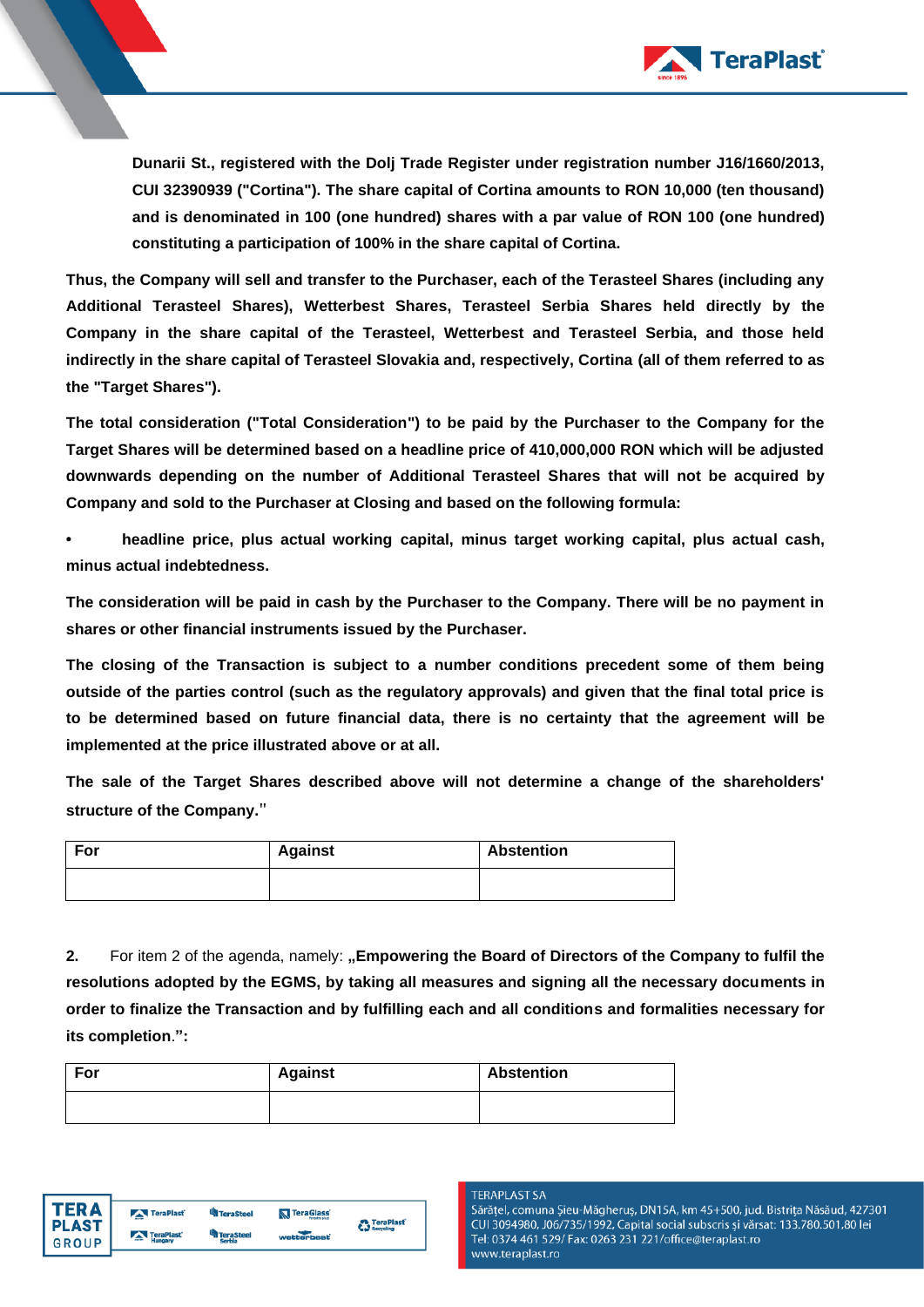

**3.** For item 3 of the agenda, namely: "To authorise the Chairman of the Board of Directors, Mr. Dorel **Goia, to sign, for and on behalf of all the shareholders present at the meeting, the EGMS resolutions.":**

| For | <b>Against</b> | <b>Abstention</b> |
|-----|----------------|-------------------|
|     |                |                   |

**4.** For item 4 of the agenda, namely: **"To authorize the Company's legal adviser, Mrs. Kinga Vaida, to do everything that is necessary as to record the EGMS resolutions at the Trade Register of Bistrita-Nasaud Court, and to publish such resolutions in the Official Gazette of Romania, part IV.":**

| For | <b>Against</b> | Abstention |
|-----|----------------|------------|
|     |                |            |

# **Please find hereby attached a copy of the valid ID card<sup>y</sup>/a copy of the registration certificate<sup>vi</sup>.**

I hereby authorize the representative referred to above to cast their vote as they may deem appropriate on the matters not identified and included in the agenda until this date, pursuant to the applicable law.

This special power of attorney contains information in accordance with Law 24/2017 on the issuers of financial instruments and market operations, the ASF Regulation no. 5/2018. This special power of attorney should be signed and dated by the principal shareholder. All the boxes of this special power of attorney shall be filled in by the principal shareholder.

The special power of attorney is executed in 3 original copies, one for the principal, one for the agent, and one to be submitted at the headquarters of the TERAPLAST S.A. not later than **29.08.2020, 08:00 am Romania time**.

**Date: \_\_\_\_\_\_\_\_\_\_\_\_\_\_\_\_\_\_\_\_\_\_\_\_**

**vii\_\_\_\_\_\_\_\_\_\_\_\_\_\_\_\_\_\_\_\_\_\_\_\_\_\_\_\_\_\_\_\_\_\_\_\_\_\_\_ (signature)**

**viii\_\_\_\_\_\_\_\_\_\_\_\_\_\_\_\_\_\_\_\_\_\_\_\_\_\_\_\_\_\_\_\_\_\_\_\_\_\_\_**

(First name and surname of the natural person shareholder or the legal representative of the legal entity, in capital letters)

Personal data entered in this special power of attorney (name and surname, domicile, series, number and date of issuance of identity card, personal numerical code, signature, number of shares held) shall be processed in compliance with the legal provisions regarding the protection of individuals with regard to the processing of personal data and the free circulation of such data, during the period stipulated by law, pursuant

| ED A                         | TeraPlast                          | <b>TeraSteel</b>           | TeraGlass  | <b>A</b> TeraPlast |
|------------------------------|------------------------------------|----------------------------|------------|--------------------|
| <b>PLAST</b><br><b>GROUP</b> | <b>TeraPlast</b><br><b>Hungary</b> | <b>feraSteel</b><br>Serbia | wetterbeat | <b>Recycling</b>   |
|                              |                                    |                            |            |                    |

## **TERAPLAST SA**